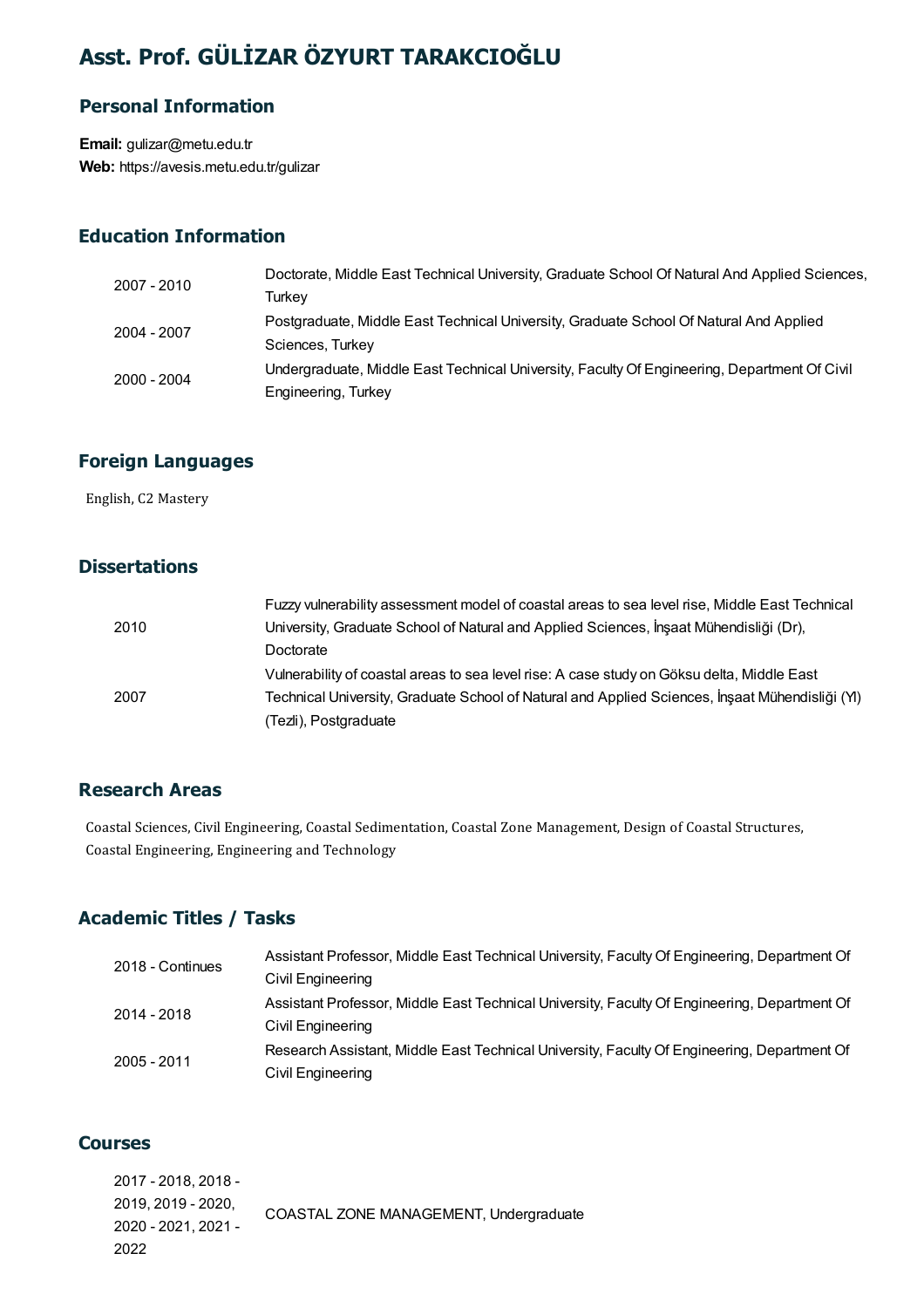| 2019 - 2020, 2020 - | COASTAL AND HARBOR STRUCTURES, Undergraduate |  |
|---------------------|----------------------------------------------|--|
| 2021, 2021 - 2022   |                                              |  |
| 2016 - 2017, 2018 - | COASTAL POLLUTION, Postgraduate              |  |
| 2019, 2020 - 2021   |                                              |  |
| 2020 - 2021         | FLUID MECHANICS, Undergraduate               |  |

#### Advising Theses

| 2021 | Özyurt Tarakcioğlu G., Akçamete Güngör A., Postgraduate, C.BALKU(Student), BIM-based<br>marina design and semi-automated code checking process |
|------|------------------------------------------------------------------------------------------------------------------------------------------------|
|      | Özyurt Tarakcioğlu G., Postgraduate, İ.ÇOBAN(Student), Source-pathway-receptor-consequence                                                     |
| 2021 | conceptual model for flooding and tsunami at the Ayamama river and coastal area                                                                |
|      | Özyurt Tarakcıoğlu G., Baykal C., Postgraduate, M.ERKAM(Student), Application of suitability                                                   |
| 2019 | index to Turkish coasts for wave energy site selection                                                                                         |
|      | Özyurt Tarakcıoğlu G., Baykal C., Postgraduate, M.SEDAT(Student), The coastal circulation                                                      |
| 2019 | model of Büyük Menderes river mouth and adjacent coastal areas                                                                                 |
| 2019 | Özyurt Tarakcıoğlu G., Postgraduate, C.BİNGÖL (Student), Calibration and evaluation of                                                         |
|      | Wavewatch III under extreme conditions in eastern mediterranean and aegean sea basin                                                           |
|      | Özyurt Tarakcıoğlu G., Postgraduate, G.HAZAL(Student), Assessment of performance of                                                            |
| 2019 | interpolation methods for temporal resolution of wind data on wave modelling                                                                   |
| 2019 | Yalçıner A. C., Özyurt Tarakcıoğlu G., Postgraduate, Ö.ÇABUK(Student), Long waves generation                                                   |
|      | by atmospheric pressure disturbances and case study                                                                                            |
| 2019 | Özyurt Tarakcıoğlu G., Postgraduate, G.KHODKAR(Student), Beach carrying capacity                                                               |
|      | assessment: Case study for sustainable use of Kusadası beaches                                                                                 |
| 2017 | ÖZYURT TARAKCIOĞLU G., Postgraduate, A.BERKAN(Student), The potential of osmotic                                                               |
|      | power for Turkey                                                                                                                               |
|      | ÖZYURT TARAKCIOĞLU G., Postgraduate, D.ATAK(Student), A comperative economical                                                                 |
| 2016 | analysis on the design of berm breakwater: Case study on Ordu-Giresun airport berm                                                             |
|      | breakwater                                                                                                                                     |
| 2016 | ÖZYURT TARAKCIOĞLU G., Postgraduate, G.GÜNEY(Student), Study of rubble mound and                                                               |
|      | caisson type breakwaters by experimental and numerical modelling under extreme waves                                                           |
| 2016 | ÖZYURT TARAKCIOĞLU G., YALÇINER A. C., Postgraduate, A.DUHA(Student), Long waves                                                               |
|      | generation and coastal amplification due to atmospheric pressure disturbances                                                                  |
| 2016 | ÖZYURT TARAKCIOĞLU G., YALÇINER A. C., Postgraduate, D.CAN(Student), Surge and                                                                 |
|      | coastal inundation study of september 2014 storm in Giresun, Black Sea                                                                         |
| 2016 | ÖZYURT TARAKCIOĞLU G., Postgraduate, Ç.KİREZCİ(Student), Calibration and evaluation of                                                         |
|      | the 3rd generation wave models under extreme conditions in Black Sea basin                                                                     |
| 2015 | ÖZYURT TARAKCIOĞLU G., YALÇINER A. C., Postgraduate, Ç.POLAT(Student), Evaluation of                                                           |
|      | wave statistics by using two wind data sets for Mediterranean Sea Region in Turkey                                                             |
| 2014 | ÖZYURT TARAKCIOĞLU G., ERGİN A., Postgraduate, C.Onur(Student), Evaluation of extreme                                                          |
|      | wave statistics by using two wind data sets for Western Black Sea Region in Turkey /                                                           |
| 2014 | ÖZYURT TARAKCIOĞLU G., YALÇINER A. C., Postgraduate, A.Damla(Student), Assessment                                                              |
|      | of sea level rise for coastal zone management: vulnerability of Fethiye Bay /                                                                  |
| 2014 | ÖZYURT TARAKCIOĞLU G., YALÇINER A. C., Postgraduate, A.DAMLA(Student), Assessment                                                              |
|      | of sea level rise for coastal zone management: Vulnerability of Fethiye Bay                                                                    |
| 2014 | ÖZYURT TARAKCIOĞLU G., Postgraduate, C.ONUR(Student), Evaluation of extreme wave                                                               |
|      | statistics by using two wind data sets for Western Black Sea region in Turkey                                                                  |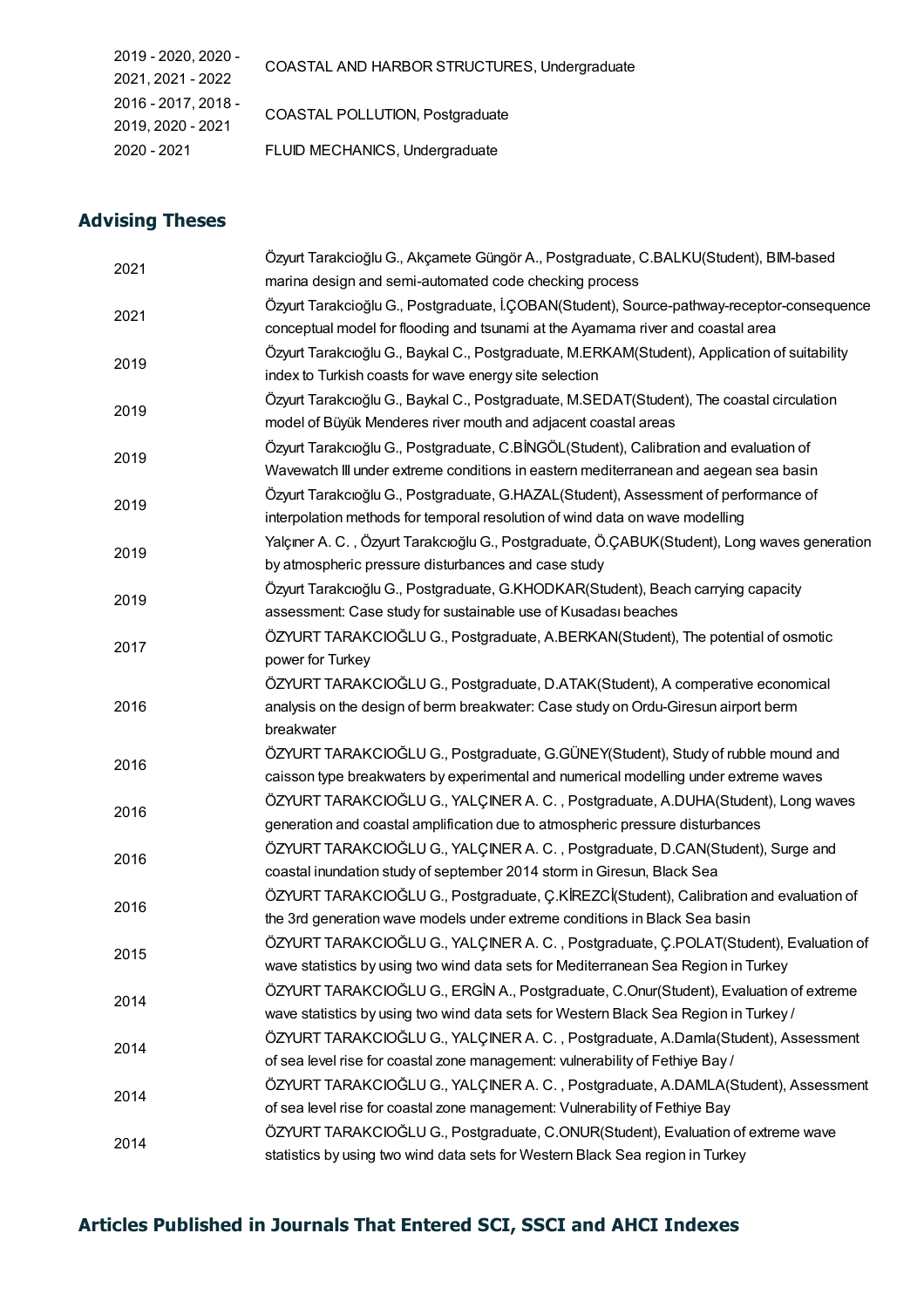- I. Adaptation measures for seawalls to withstand sea-level rise<br>Kisasik D. ÖZVUPT TARAKCIQČLU.C. Connistii I. Adaptation measures for seawalls to withst<br>Kisacik D., ÖZYURT TARAKCIOĞLU G., Cappietti L.<br>Qasan Engineering vel 250, 2022 (Jaurnal Inderg Adaptation measures for seawalls to withstand sea-level rise<br>Kisacik D., ÖZYURT TARAKCIOĞLU G., Cappietti L.<br>Ocean Engineering, vol.250, 2022 (Journal Indexed in SCI Expanded)<br>Lang ways generation and seastal emplification Kisacik D., ÖZYURT TARAKCIOĞLU G., Cappietti L.<br>Ocean Engineering, vol.250, 2022 (Journal Indexed in SCI Expanded)<br>II. Long wave generation and coastal amplification due to propagating atmospheric pressure<br>disturbanees Ocean Engineer<br>Long wave ge<br>disturbances Long wave generation and coastal amplification due to propagating atmospheric pressure<br>disturbances<br>Dogan G. G. , Pelinovsky E., Zaytsev A., Metin A. D. , ÖZYURT TARAKCIOĞLU G., YALÇINER A. C. , YALÇINER B.,<br>Didaplarların di<mark>sturbances</mark><br>Dogan G. G. , P<br>Didenkulova I.<br>NATUPAL HAZ Dogan G. G. , Pelinovsky E., Zaytsev A., Metin A. D. , ÖZYURT TARAKCIOĞLU G., YAL<br>Didenkulova I.<br>NATURAL HAZARDS, vol.106, no.2, pp.1195-1221, 2021 (Journal Indexed in SCI)<br>Effect of Mean Water Lavel Variations on the Desi Didenkulova I.<br>NATURAL HAZARDS, vol.106, no.2, pp.1195-1221, 2021 (Journal Indexed in SCI)<br>III. Effect of Mean Water Level Variations on the Design and Performance of Rubble-Mound Coastal<br>Protection Structures NATURAL HAZARDS, vol.106, no.2, pp.1195-1221, 2021 (Journal Indexed in SCI)<br>Effect of Mean Water Level Variations on the Design and Performance<br>Protection Structures<br>Guler H. G., Tarakcioglu G., BAYKAL C. Effect of Mean Water Level Variat<br>Protection Structures<br>Guler H. G., Tarakcioglu G., BAYKAL C.<br>TELNIK DEPCL vol 31, no 3, nn 9941, 9 TEKNIK DERGI, vol.31, no.3, pp.9941-9966, 2020 (Journal Indexed in SCI) Guler H. G. , Tarakcioglu G., BAYKAL C.<br>TEKNIK DERGI, vol.31, no.3, pp.9941-9966, 2020 (Journal Indexed in SCI)<br>IV. Stilling wave basins for overtopping reduction at an urban vertical seawall - The Kordon seawall at<br>Ig TEKNI<br><mark>Stillin</mark><br>Izmir<br><sup>Kisosil</sup> Stilling wave basins for overto<sub>l</sub><br>Izmir<br>Kisacik D., Tarakcioglu G., Baykal C.<br>OCEAN ENCINEEPING .vol 195. pp. <mark>Izmir</mark><br>Kisacik D., Tarakcioglu G., Baykal C.<br>OCEAN ENGINEERING, vol.185, pp.82-99, 2019 (Journal Indexed in SCI) Kisacik D., Tarakcioglu G., Baykal C.<br>OCEAN ENGINEERING, vol.185, pp.82-99, 2019 (Journal Indexed in SCI)<br>V. Hydrodynamic Conditions in Front of a Vertical Wall with an Overhanging Horizontal Cantilever Slab<br>V.S.ACIV D. ÖZ OCEAN ENGINEERING, vol.185, pp.82-99, 2019<br>Hydrodynamic Conditions in Front of a Ve<br>KISACIK D., ÖZYURT TARAKCIOĞLU G., Troch P.<br>JOUPNAL OF OCEAN UNIVERSITY OF CHINA. vo Hydrodynamic Conditions in Front of a Vertical Wall with an Overhanging Horizontal Car<br>KISACIK D., ÖZYURT TARAKCIOĞLU G., Troch P.<br>JOURNAL OF OCEAN UNIVERSITY OF CHINA, vol.16, no.6, pp.978-990, 2017 (Journal Indexed in SC KISACIK D., ÖZYURT TARAKCIOĞLU G., Troch P.<br>JOURNAL OF OCEAN UNIVERSITY OF CHINA, vol.16, no.6, pp.978-990, 2017 (Journal Indexed in SCI)<br>VI. Risk Assessment and Design of Prevention Structures for Enhanced Tsunami Disaste JOURNAL OF OCEAN UNIVERSITY OF CHINA, vol.16, no.6, pp.978-990, 2017 (Journal Indexed in SCI)<br>Risk Assessment and Design of Prevention Structures for Enhanced Tsunami Disaster Resilience<br>(RAPSODI)/Euro-Japan Collaboration<br> Risk Assessment and Design of Prevention Structures for Enhanced Tsunami Disaster Resilience<br>(RAPSODI)/Euro-Japan Collaboration<br>Harbitz C. B. , Nakamura Y., Arikawa T., BAYKAL C., Dogan G. G. , Frauenfelder R., Glimsdal S. (RAPSODI)/Euro-Japan Collaboration<br>Harbitz C. B. , Nakamura Y., Arikawa T., BAY<br>Kaiser G., et al. Harbitz C. B. , Nakamura Y., Arikawa T., BAYKAL C., Dogan G. G. , Frauenfelder F<br>Kaiser G., et al.<br>COASTAL ENGINEERING JOURNAL, vol.58, no.4, 2016 (Journal Indexed in SCI)<br>Waye indused unrush ist vologity on a vertical str VII. Wave-induced uprush jet velocity on a vertical structure<br>KISACIK D., ÖZYURT TARAKCIOĞLU G., Troch P. COASTAL ENGINEERING JOURNAL, vol.58, no.4,<br>Wave-induced uprush jet velocity on a ver<br>KISACIK D., ÖZYURT TARAKCIOĞLU G., Troch P.<br>OCEAN ENGINEERING, vol.127, np.103,112, 201 OCEAN ENGINEERING, vol.127, pp.103-113, 2016 (Journal Indexed in SCI) KISACIK D., ÖZYURT TARAKCIOĞLU G., Troch P.<br>OCEAN ENGINEERING, vol.127, pp.103-113, 2016 (Journal Indexed in SCI)<br>VIII. Improving Coastal Vulnerability Assessments to Sea-Level Rise: A New Indicator-Based Methodology<br>for D **OCEAN ENGINEERING,<br>Improving Coastal V<br>for Decision Makers<br>ÖZVUPT TARAKCIOČI U** Improving Coastal Vulnerability<br>for Decision Makers<br>ÖZYURT TARAKCIOĞLU G., ERGİN A.<br>JOUPNAL OF COASTAL PESEAPCH... for Decision Makers<br>ÖZYURT TARAKCIOĞLU G., ERGİN A.<br>JOURNAL OF COASTAL RESEARCH, vol.26, no.2, pp.265-273, 2010 (Journal Indexed in SCI) ÖZYURT TARAKCIOĞLU G., ERGİN A.<br>JOURNAL OF COASTAL RESEARCH, vol.26, no.2, pp.265-273, 2010 (Journal Indexed in SCI)<br>IX. Application of Sea Level Rise Vulnerability Assessment Model to Selected Coastal Areas of Turkey<br>
- JOURNAL OF COASTAL RESEARCH, v<br><mark>Application of Sea Level Rise Vu</mark><br>ÖZYURT TARAKCIOĞLU G., ERGİN A.<br>JOUPNAL OF COASTAL PESEARCH. p Application of Sea Level Rise Vulnerability Assessment Model to Sele<br>ÖZYURT TARAKCIOĞLU G., ERGİN A.<br>JOURNAL OF COASTAL RESEARCH, pp.248-251, 2009 (Journal Indexed in SCI)

#### Articles Published in Other Journals

**TICIES Published in Other Journals<br>I. CoCoNet: TOWARDS COAST TO COAST NETWORKS OF MARINE PROTECTED AREAS (FROM THE<br>SHOPE TO THE HICH AND DEER SEA), COUPLED WITH SEA PASED WIND ENERCY POTENTIAL** TES PUBLISHEU IN OCHET SOUTHUIS<br>CoCoNet: TOWARDS COAST TO COAST NETWORKS OF MARINE PROTECTED AREAS (FROM THE<br>SHORE TO THE HIGH AND DEEP SEA), COUPLED WITH SEA-BASED WIND ENERGY POTENTIAL<br>ÖTHUT TARAKHOÖLLG, BOARE E FOCULLE CoCoNet: TOWARDS COAST TO COAST NETWORKS OF MARINE PROTECTED AREAS (FROM THE<br>SHORE TO THE HIGH AND DEEP SEA), COUPLED WITH SEA-BASED WIND ENERGY POTENTIAL<br>Özyurt Tarakcıoğlu G., Boero F., Foglini F., Fraschetti S., Goriup **SHORE TO THE I<br>Özyurt Tarakcıoğlı<br>B., Gween C., et al.**<br>SCIPES IT SCIENT Özyurt Tarakcıoğlu G., Boero F., Foglini F., Fraschetti S., Goriup P., Macpherson E., Planes S., Soukissian T., Adiloj<br>B., Gween C., et al.<br>SCIRES-IT-SCIENTIFIC RESEARCH AND INFORMATION TECHNOLOGY, vol.6, pp.1-95, 2016 (Jo B., Gween C., et al.<br>SCIRES-IT-SCIENTIFIC RESEARCH AND INFORMATION TECHNOLOGY, vol.6, pp.1-95, 2016 (Journal Indexed in<br>ESCI)

#### Books & Book Chapters

I. Eymir Gölü Sosyal Taşıma Kapasitesi Analizi Özyurt Tarakcıoğlu G., Khodkar G. in: Eymir: Araştırmalar, Proje ve Planlama Çalışmaları, Funda Baş Bütüner,Çağatay Keskinok, Editor, ODTÜ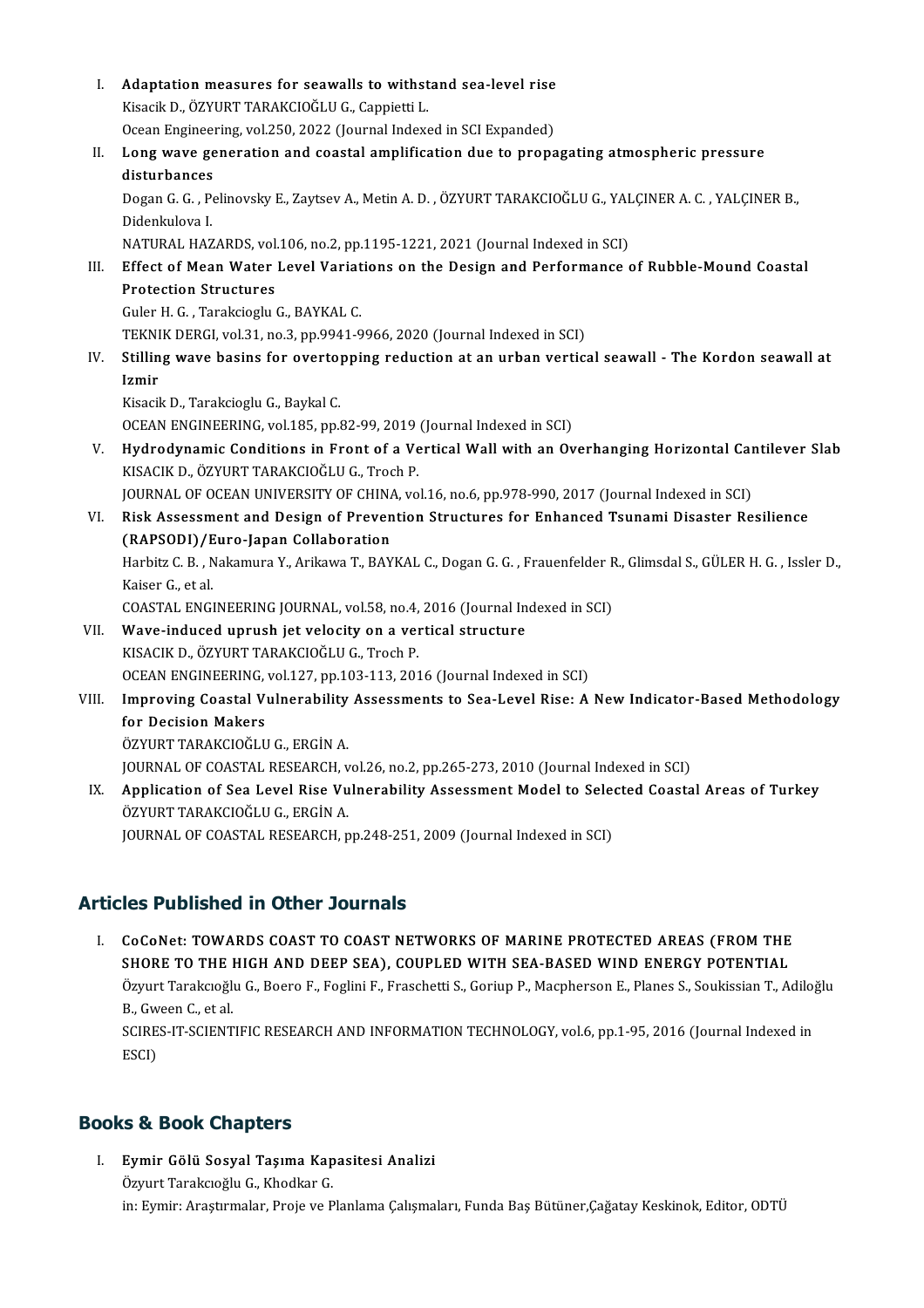## Refereed Congress / Symposium Publications in Proceedings **Efereed Congress / Symposium Publications in Proceedings**<br>I. CALIBRATION AND EVALUATION OF THE 3RD GENERATION WAVE MODEL WAVEWATCH III UNDER<br>EXTREME CONDITIONS IN EASTERN MEDITERRANEAN AND AECEAN SEA

ECU CONGTESS / SYMPOSIUM PUBRICATIONS IN PROCEEDINGS<br>CALIBRATION AND EVALUATION OF THE 3RD GENERATION WAVE MODEI<br>EXTREME CONDITIONS IN EASTERN MEDITERRANEAN AND AEGEAN SEA CALIBRATION AND EVALUA<br>EXTREME CONDITIONS IN E<br>Özyurt Tarakcıoğlu G., Bingol C.<br>15th IIV Young Coastal Scientist EXTREME CONDITIONS IN EASTERN MEDITERRANEAN AND AEGEAN SEA<br>Özyurt Tarakcıoğlu G., Bingol C.<br>15th UK Young Coastal Scientists and Engineers Conference 2019, Glasgow, United Kingdom, 13 - 15 May 2019,<br>nn 1 Özyu<br>15th<br>pp.1<br>The 15th UK Young Coastal Scientists and Engineers Conference 2019, Glasgow, United Kingdom, 13<br>pp.1<br>II. The Coastal Circulation Model of Büyük Menderes River and Adjacent Coastal Areas<br>Özenet Taraksı S pp.1<br><mark>The Coastal Circulation Moo</mark><br>Özyurt Tarakcıoğlu G., Gözlet S.<br>15th UK Young Coastal Scientic The Coastal Circulation Model of Büyük Menderes River and Adjacent Coastal Areas<br>Özyurt Tarakcıoğlu G., Gözlet S.<br>15th UK Young Coastal Scientists and Engineers Conference 2019, Glasgow, United Kingdom, 13 - 15 May 2019,<br>n Özyu<br>15th<br>pp.1 15th UK Young Coastal Scientists and Engineers Conference 2019, Glasgow, United Kingdom, 13 - 15 N<br>pp.1<br>III. A CASE STUDY ON PERFORMANCE OF RESHAPING BERM BREAKWATERS: ORDU GIRESUN<br>INTERNATIONAL AIRPORT TURKEY pp.1<br>A CASE STUDY ON PERFORMANCE OF<br>INTERNATIONAL AIRPORT, TURKEY<br>Ögyvit Tereksieğli C. Berkel C. Beregeğ A CASE STUDY ON PERFORMANCE OF RESHAPING BERM BREA<br>INTERNATIONAL AIRPORT, TURKEY<br>Özyurt Tarakcıoğlu G., Baykal C., Bezazoğlu S., Atak D., Ergin A., Güler I.<br>26th International Conference on Coastal Engineering Maryland Uni INTERNATIONAL AIRPORT, TURKEY<br>Özyurt Tarakcıoğlu G., Baykal C., Bezazoğlu S., Atak D., Ergin A., Güler I.<br>36th International Conference on Coastal Engineering, Maryland, United States Of America, 29 July - 03 August<br>2018, Özyurt Tarakcıoğlu G., Baykal C., Bezazoğlu S., Atak D., Ergin A., Güler I. 36th International Conference on Coastal Er<br>2018, pp.36-40<br>IV. Türkiye'nin Osmotik Enerji Potansiyeli<br>ÖZVUPT G. TİĞDEK S. Korkmaz A. B 2018, pp.36-40<br><mark>Türkiye'nin Osmotik Enerji Potar</mark><br>ÖZYURT G., TİĞREK Ş., Korkmaz A. B.<br>III Illusal Dniz Bilimleri Konferencu T ÖZYURT G., TİĞREK Ş., Korkmaz A. B.<br>III Ulusal Dniz Bilimleri Konferansı, Turkey, 09 May 2018 - 12 May 2012 ÖZYURT G., TİĞREK Ş., Korkmaz A. B.<br>III Ulusal Dniz Bilimleri Konferansı, Turkey, 09 May 2018 - 12 May 2012<br>V. YAPAY BLOKLU KIYI TAHKİMATI DENGE VE DALGA AŞMA DURUMLARININ ARAŞTIRILMASI ÜZERİNE<br>PİR EİZİKSEL MODEL GALIS III Ulusal Dniz Bilimleri Konferansı, Tu<br>YAPAY BLOKLU KIYI TAHKİMATI<br>BİR FİZİKSEL MODEL ÇALIŞMASI<br>BAYKAL C. ÖZYUPT TARAKÇIQÖLLE YAPAY BLOKLU KIYI TAHKİMATI DENGE VE DALGA AŞMA DURI<br>BİR FİZİKSEL MODEL ÇALIŞMASI<br>BAYKAL C., ÖZYURT TARAKCIOĞLU G., IŞIK E., Gözlet M. S. , GÜLER H. G.<br>İMO 9. Ulusal Kur Mühandisliği Samnazırımı Adana Turkay 1 , 93 Nay BİR FİZİKSEL MODEL ÇALIŞMASI<br>BAYKAL C., ÖZYURT TARAKCIOĞLU G., IŞIK E., Gözlet M. S. , GÜLER H. G.<br>İMO 9. Ulusal Kıyı Mühendisliği Sempozyumu, Adana, Turkey, 1 - 03 November 2018 VI. TÜRKİYE AKDENİZ KIYILARINDA GÖZLENEN HORTUMOLAYLARI ÇABUKÖ.,GÜLERH.G. ,ÖZYURTTARAKCIOĞLUG.,GÜLERI.,YALÇINERA.C. TÜRKİYE AKDENİZ KIYILARINDA GÖZLENEN HORTUM OLAYLARI<br>ÇABUK Ö., GÜLER H. G. , ÖZYURT TARAKCIOĞLU G., GÜLER I., YALÇINER A. C.<br>İMO 9. Ulusal Kıyı Mühendisliği Sempozyumu, Adana, Turkey, 1 - 03 November 2018<br>Kuularda Yanilana ÇABUK Ö., GÜLER H. G. , ÖZYURT TARAKCIOĞLU G., GÜLER I., YALÇINER A. C.<br>İMO 9. Ulusal Kıyı Mühendisliği Sempozyumu, Adana, Turkey, 1 - 03 November 2018<br>VII. Kıyılarda Yenilenebilir Enerji Kaynağı Olarak Osmotik Enerji: İMO 9. Ulusal Kıyı Mühe<br><mark>Kıyılarda Yenilenebi</mark><br>Potansiyeline Etkisi,<br>ÖZVUPT TARA*VC*IOČI I Kıyılarda Yenilenebilir Enerji Kaynağı Olarak (<br>Potansiyeline Etkisi,<br>ÖZYURT TARAKCIOĞLU G., TİĞREK Ş., Korkmaz A. B.<br>İMO Kun Mühandisliği Samnazınımı, Adana Turkey Potansiyeline Etkisi,<br>ÖZYURT TARAKCIOĞLU G., TİĞREK Ş., Korkmaz A. B.<br>İMO, Kıyı Mühendisliği Sempozyumu, Adana, Turkey, 1 - 03 November 2018, pp.562-568<br>Harbar Agitation Due To Offshare Shin Wayes Heing Swash: A Gase Study ÖZYURT TARAKCIOĞLU G., TİĞREK Ş., Korkmaz A. B.<br>İMO, Kıyı Mühendisliği Sempozyumu, Adana, Turkey, 1 - 03 November 2018, pp.562-568<br>VIII. Harbor Agitation Due To Offshore Ship Waves Using Swash: A Case Study Of Kumkapi İMO, Kıyı<br><mark>Harbor</mark><br>Istanbul<br>PAYKAL ( Harbor Agitation Due To Offshore Ship <mark>V</mark><br>Istanbul<br>BAYKAL C., ÖZYURT TARAKCIOĞLU G., IŞIK E.<br>26th International Conference en Coastal Eng 36th International Conference on Coastal Engineering, Baltimore, United States Of America, 29 July - 03 August<br>2018, vol.1, pp.12 BAYKAL C., ÖZYUR<br>36th International<br>2018, vol.1, pp.12<br>Vertical Seawall 36th International Conference on Coastal Engineering, Baltin<br>2018, vol.1, pp.12<br>IX. Vertical Seawall Crest Modifications for Overtopping<br>EXEMPLE CRAVEAL CRAPOČLU C 2018, vol.1, pp.12<br>Vertical Seawall Crest Modifications for Ov<br>KISACIK D., ÖZYURT G., BAYKAL C., KABOĞLU G.<br>26th International Conference en Coastal Engine KISACIK D., ÖZYURT G., BAYKAL C., KABOĞLU G.<br>36th International Conference on Coastal Engineering 2018, Baltimore, United States Of America, 30 July - 03 August 2018 X. Kıyı Mühendisliği Uygulamalarında Tasarım Dalgası ve Risk ÖZYURTTARAKCIOĞLUG.,ERGİNA.,GÜLERH.G. ,BAYKAL C.,GÜLERI.,ESENM.,KİREZCİÇ.,YALÇINERA.C. Kıyı Mühendisliği Uygulamalarında Tasarım Dalgası ve Risk<br>ÖZYURT TARAKCIOĞLU G., ERGİN A., GÜLER H. G. , BAYKAL C., GÜLE<br>3. Ulusal Deniz Bilimleri Konferansı, İzmir, Turkey, 9 - 12 May 2018<br>Yani Bir Yanilanebilir Enerii Ka ÖZYURT TARAKCIOĞLU G., ERGİN A., GÜLER H. G. , BAYKAL C., GÜLE<br>3. Ulusal Deniz Bilimleri Konferansı, İzmir, Turkey, 9 - 12 May 2018<br>XI. Yeni Bir Yenilenebilir Enerji Kaynağı Olarak Osmotik Enerji<br>Karlmaz A. B. ÖZYURT C. Tİ 3. Ulusal Deniz Bilimleri Konferansı, İz<br>**Yeni Bir Yenilenebilir Enerji Kayı**<br>Korkmaz A. B. , ÖZYURT G., TİĞREK Ş.<br>IETS 2018. International Engineering Yeni Bir Yenilenebilir Enerji Kaynağı Olarak Osmotik Enerji<br>Korkmaz A. B. , ÖZYURT G., TİĞREK Ş.<br>IETS 2018, International Engineering and Technology Symposium, 3 - 05 May 2018<br>Annligation of YBoach in a Boach Nourishmont a Korkmaz A. B. , ÖZYURT G., TİĞREK Ş.<br>IETS 2018, International Engineering and Technology Symposium, 3 - 05 May 2018<br>XII. Application of XBeach in a Beach Nourishment and Restoration Project A Case Study: Alanya-<br>Turkler, T **IETS 2018, Interna<br>Application of X<br>Turkler, Turkey<br>BAVKAL G. ÖZVUD** BAYKAL C.,ÖZYURTTARAKCIOĞLUG., IŞIKE.,GÜLERH.G. ,AYDIND.C. ,ÇINARG.E. ,YALÇINERA.C. , IŞIKHANG.,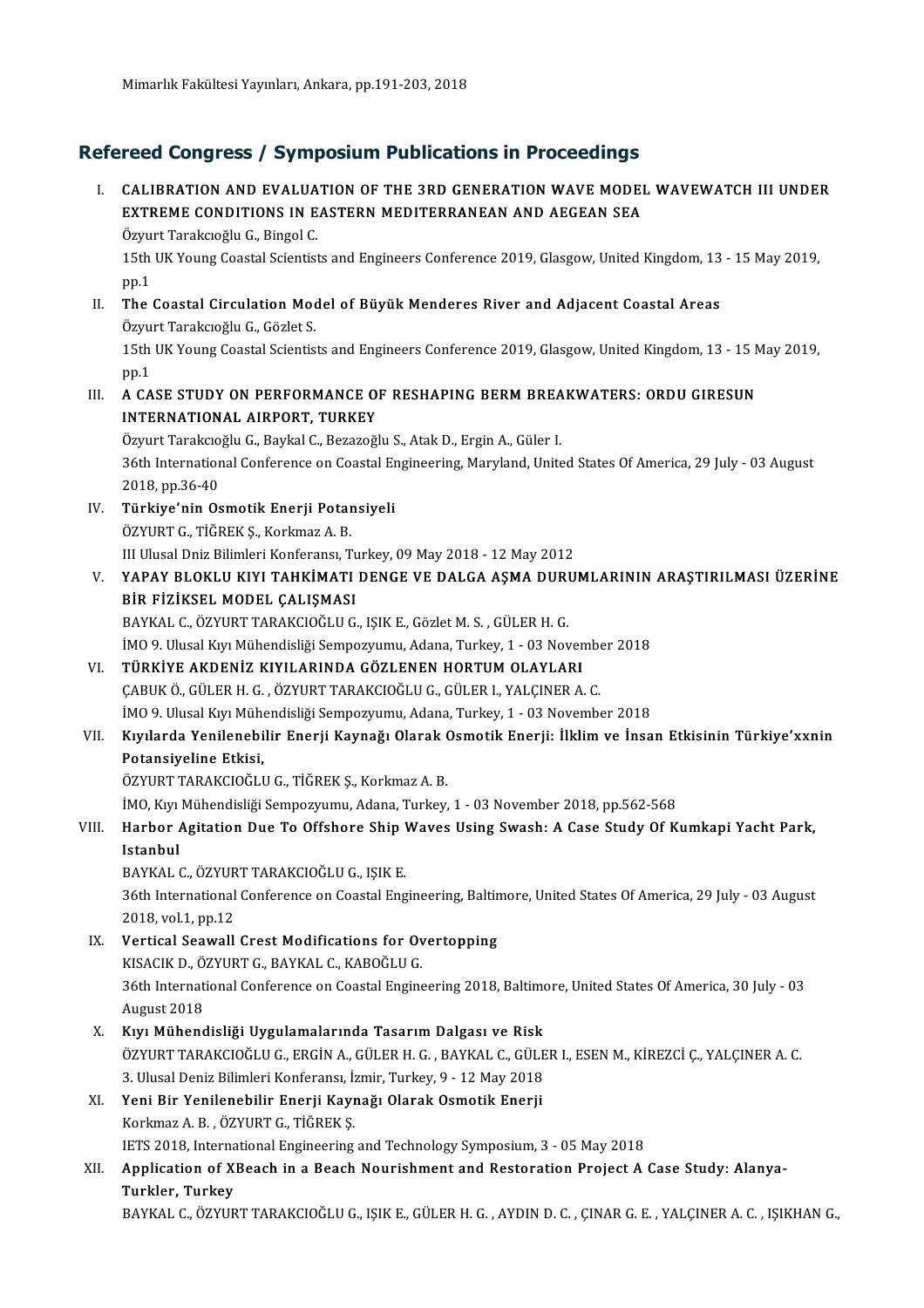|        | ERGİN A.                                                                                                                                                                 |
|--------|--------------------------------------------------------------------------------------------------------------------------------------------------------------------------|
|        | XBeach X (10th Year Anniversary) Free User Conference, Delft, Netherlands, 1 - 03 November 2017                                                                          |
| XIII.  | Meteotsunami generation, propagation and amplification                                                                                                                   |
|        | Metin A. D., Pelinovsky E., YALÇINER A. C., Zaytsev A., Tarakcioglu G., Yalciner B., Kurkin A.                                                                           |
|        | 13th International MEDCOAST Congress on Coastal and Marine Sciences, Engineering, Management and                                                                         |
|        | Conservation, MEDCOAST 2017, Mellieha, Malta, 31 October - 04 November 2017, vol.2, pp.1143-1154                                                                         |
| XIV.   | Effect of Temporal Downscaling of Wind Data on Hindcasting Extreme Wave Events and Wind Power                                                                            |
|        | Density Studies over the Black Sea                                                                                                                                       |
|        | BAYKAL C., GÜLER H. G., ÖZYURT G., ak g. h., kirezci ç., YILMAZ M. T.                                                                                                    |
|        | American Geophysical Union Fall Meeting 2016, 12 - 16 December 2016                                                                                                      |
| XV.    | Effect of Temporal Downscaling Methods of Long Term Wind Data on the Design Wave Prameters in                                                                            |
|        | the Black Sea                                                                                                                                                            |
|        | ÖZYURT G., GÜLER H. G., BAYKAL C., Ak G. H., Yılmaz M. T.                                                                                                                |
|        | 35th International Conference on Coastal Engineering, Antalya, Turkey, 17 - 20 November 2016                                                                             |
| XVI.   | Storm surge and flooding in Izmir bay and a suggestion for coastal protection stilling wave basin<br>KISACIK D., KABOĞLU G., Keleş B. B., ÖZYURT G., BAYKAL C., Güler I. |
|        | 35th International Conference on Coastal Engineering, Antalya, Turkey, 17 - 20 November 2016                                                                             |
| XVII.  | Performance of Rubble Mound and Caisson Type Breakwaters under Extreme Waves                                                                                             |
|        | Doğan G. G., ÖZYURT G., BAYKAL C., YALÇINER A. C.                                                                                                                        |
|        | 35th International Conference on Coastal Engineering, Antalya, Turkey, 17 - 20 November 2016                                                                             |
| XVIII. | Damage Identification of Coastal Structures Using Image Processing Techniques                                                                                            |
|        | PEKCAN O., ERSÖZ A. B., TEKE T., DOĞAN G. G., ÖZYURT G., BAYKAL C.                                                                                                       |
|        | 35TH INTERNATIONAL CONFERENCE ON COASTAL ENGINEERING, 17 - 20 November 2016                                                                                              |
| XIX.   | Effect Of Temporal Downscaling Methods of Long Term Wind Data on The Design Wave Parameters                                                                              |
|        | in the Black Sea                                                                                                                                                         |
|        | ÖZYURT G., BAYKAL C., GÜLER H. G., YILMAZ M. T., AK H.                                                                                                                   |
|        | 35TH International Conference on Coastal Engineering, 17 - 20 November 2016                                                                                              |
| XX.    | Long Wave Generation Due to Atmospheric Pressure Differences in Large Basins And Case Studies                                                                            |
|        | METIN D., PELINOVSKY E., ZAYTSEV A., ÖZYURT G., YALÇINER A. C.                                                                                                           |
|        | 35TH INTERNATIONAL CONFERENCE ON COASTAL ENGINEERING, 17 - 20 November 2016                                                                                              |
| XXI.   | Damage Identification of Coastal Structures Using Image Processing Tecniques                                                                                             |
|        | PEKCAN O., ERSÖZ A. B., TEKE T., Doğan G. G., ÖZYURT G., BAYKAL C.                                                                                                       |
|        | ICCE' 16 - 35th International Conference on Coastal Engineering, 17 - 20 November 2016                                                                                   |
| XXII.  | Comparison of the Different Wind and Dissipation Source Terms of WAVEWATCHIII in Extreme                                                                                 |
|        | <b>Event Applications of Black Sea Basin</b>                                                                                                                             |
|        | KİREZCİ Ç., ÖZYURT G., ERGİN A.                                                                                                                                          |
|        | 35TH INTERNATIONAL CONFERENCE ON COASTAL ENGINEERING, 17 - 20 November 2016                                                                                              |
| XXIII. | Surge and Coastal Inundation Study of September 2014 Storm in Giresun Black Sea                                                                                          |
|        | AYDIN D. C., ÖZYURT G., YALÇINER A. C., ERGİN A.                                                                                                                         |
|        | 35TH INTERNATIONAL CONFERENCE ON COASTAL ENGINEERING, 17 - 20 November 2016                                                                                              |
| XXIV . | Taş Dolgu Ve Keson Tipi Dalgakıran Performanslarının Ekstrem Dalgalar Altında Fiziksel Model                                                                             |
|        | Deneyleri İle İncelenmesi                                                                                                                                                |
|        | Doğan G G , ÖZYURT G , BAYKAL C                                                                                                                                          |
|        | Türkiye Deniz Bilimleri Konferansı, Ankara, Turkey, 31 May - 03 June 2016                                                                                                |
| XXV .  | Şekillenmeyen Basamak Tipi Dalgakıranlar İle Şekillenebilen Dinamik Stabil Dalgakıranların                                                                               |
|        | Karşılaştırılması Örnek Bir Çalışma Ordu Giresun Havalimanı                                                                                                              |
|        | Atak D., Bezazoğlu S., BAYKAL C., ÖZYURT G., GÜLER H. G. , Güler I., Ergin A.                                                                                            |
|        | Türkiye Deniz Bilimleri Konferansı, Ankara, Turkey, 31 May - 03 June 2016                                                                                                |
| XXVI.  | Effects of Bathymetry on Amplification of Long Waves Generated byAtmospheric Pressure                                                                                    |
|        | <b>Differences</b>                                                                                                                                                       |
|        | metin d., Pelinovsky E., Zaytsev A., TARAKCIOĞLU G., YALÇINER A. C.                                                                                                      |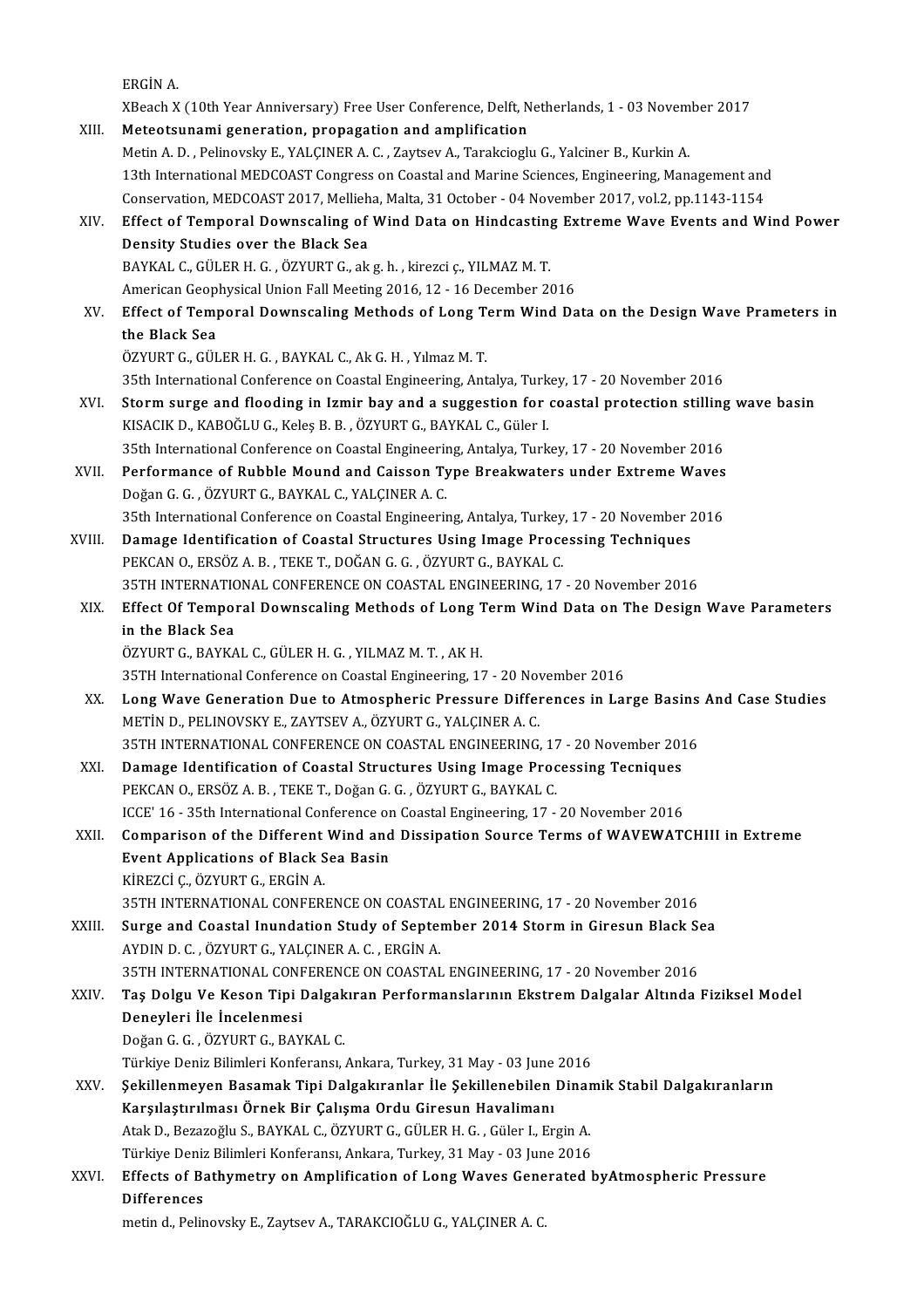|              | EGU, 17 - 22 April 2016                                                                                                                                                 |
|--------------|-------------------------------------------------------------------------------------------------------------------------------------------------------------------------|
| XXVII.       | Modelling of Performance of Caisson Type Breakwaters under Extreme Waves                                                                                                |
|              | Doğan G G , ÖZYURT G , BAYKAL C.                                                                                                                                        |
|              | European Geosciences Union General Assembly 2016, Viyana, Austria, 17 - 22 April 2016                                                                                   |
| XXVIII.      | Performance of Statistical Temporal Downscaling Techniques of Wind Speed Data Over Aegean Sea                                                                           |
|              | GÜLER H. G., BAYKAL C., ÖZYURT G., KISACIK D.                                                                                                                           |
|              | European Geosciences Union General Assembly 2016, Viyana, Austria, 17 - 22 April 2016                                                                                   |
| XXIX.        | Effects of Shelves on Amplification of Long Waves Generated by Atmospheric Pressure Differences                                                                         |
|              | METIN D., YALÇINER A. C., ÖZYURT G., ZAYTSEV A.                                                                                                                         |
|              | EGU GENERAL ASSEMBLY 2016, 17 - 22 April 2016                                                                                                                           |
| XXX.         | Effects of Deep Water Source Sink Terms in 3rd generation Wave Model SWAN using different wind                                                                          |
|              | data in Black Sea                                                                                                                                                       |
|              | KİREZCİ Ç, ÖZYURT G                                                                                                                                                     |
|              | EGU GENERAL ASSEMBLY 2016, 17 - 22 April 2016                                                                                                                           |
| XXXI.        | Generation and Propagation of Long Waves due to Spatial and Temporal Pressure Distributions                                                                             |
|              | METIN D., YALÇINER A. C., OZYURT TARAKCIOGLU G., ZAYTSEV A.                                                                                                             |
|              | AMERICAN GEOPHYSIAL UNION 2015 FALL MEETING, 14 - 20 December 2015                                                                                                      |
| XXXII.       | Investigation on Hydrodynamic Flow Conditions at the Manavgat River Mouth in Combined Flooding                                                                          |
|              | of River Surface Runoff and Storm Surge                                                                                                                                 |
|              | Demirci E., BAYKAL C., ÖZYURT G., Söğüt E.                                                                                                                              |
|              | 55th Conference of Estuarine Coastal Sciences Association, Londrina, United Kingdom, 6 - 09 September 2015<br>Observations of Extreme Waves at South Coast of Black Sea |
| XXXIII.      | TARAKÇIOĞLU G., KİREZCİ Ç., GÜLER H. G. , BAYKAL C., YALÇINER A. C. , PELINOVSKY E., KURKIN A., ZAYTSEV A.                                                              |
|              | 26th IUGG GENERAL ASSEMBLY 2015 PRAG, 22 June - 02 July 2015                                                                                                            |
| XXXIV.       | Modelling long term morphological changes with XBeach case study of Kizilirmak River mouth                                                                              |
|              | BAYKAL C., Ergin A., Güler I., ÖZYURT G., Söğüt E., GÜLER H. G., Doğan G. G.                                                                                            |
|              | European Geosciences Union General Assembly 2015, Viyana, Austria, 12 - 17 April 2015                                                                                   |
| XXXV         | Recent Extreme Marine Events at Southern Coast of Black Sea                                                                                                             |
|              | TARAKCIOĞLU G., YALÇINER A. C. , KİREZCİ Ç., BAYKAL C., GÜLER H. G. , EROL O., ZAYTSEV A., KURKIN A.                                                                    |
|              | EUROPEAN DEOSCIENCE UNION 201 General Assembly Vienna, 12 - 17 April 2015                                                                                               |
| XXXVI.       | Failure Mechanisms of Coastal Protection Structures under Tsunamis                                                                                                      |
|              | ÖZYURT G., Doğan G. G.                                                                                                                                                  |
|              | 11th UK Young Coastal Scientist and Engineers Conference, 22 - 24 March 2015                                                                                            |
| XXXVII.      | Comparison of Wave Models in Black Sea                                                                                                                                  |
|              | ÖZYURT G., Çağıl K.                                                                                                                                                     |
|              | 11th UK Young Coastal Scientists and Engineers Conference, 22 - 24 March 2015                                                                                           |
| XXXVIII.     | Tasarım Derinliğinin Taş Dolgu Dalgakıranların Tasarımına Etkisi                                                                                                        |
|              | GÜLER H. G., Ergin A., BAYKAL C., ÖZYURT G., Güler I.                                                                                                                   |
|              | 8. Ulusal Kıyı Mühendisliği Sempozyumu, İstanbul, Turkey, 7 - 09 November 2014                                                                                          |
| <b>XXXIX</b> | Sarıgerme Bölgesinde Oluşan Hortum ve Bölgeye Etkileri                                                                                                                  |
|              | GÜLER H. G., BAYKAL C., YALÇINER A. C., Ayşen E., ÖZYURT G., Güler I.                                                                                                   |
|              | 8. Ulusal Kıyı Mühendisliği Sempozyumu, İstanbul, Turkey, 7 - 09 November 2014                                                                                          |
| XL.          | Wave transmission study through two row piled breakwaters                                                                                                               |
|              | Bilici C., ERGİN A., ÖZYURT TARAKCIOĞLU G.                                                                                                                              |
|              | 34th International Conference on Coastal Engineering, ICCE 2014, Seoul, South Korea, 15 - 20 June 2014, vol.2014-                                                       |
|              | January                                                                                                                                                                 |
| XLI.         | A comparative study on the stability formulas of rubble mound breakwaters                                                                                               |
|              | Guler H. G., ERGIN A., ÖZYURT TARAKCIOĞLU G.                                                                                                                            |
|              | 34th International Conference on Coastal Engineering, ICCE 2014, Seoul, South Korea, 15 - 20 June 2014, vol.2014-<br>January                                            |
| XLII.        | A comparative study on wind and wave sources for Turkish black sea coast                                                                                                |
|              |                                                                                                                                                                         |